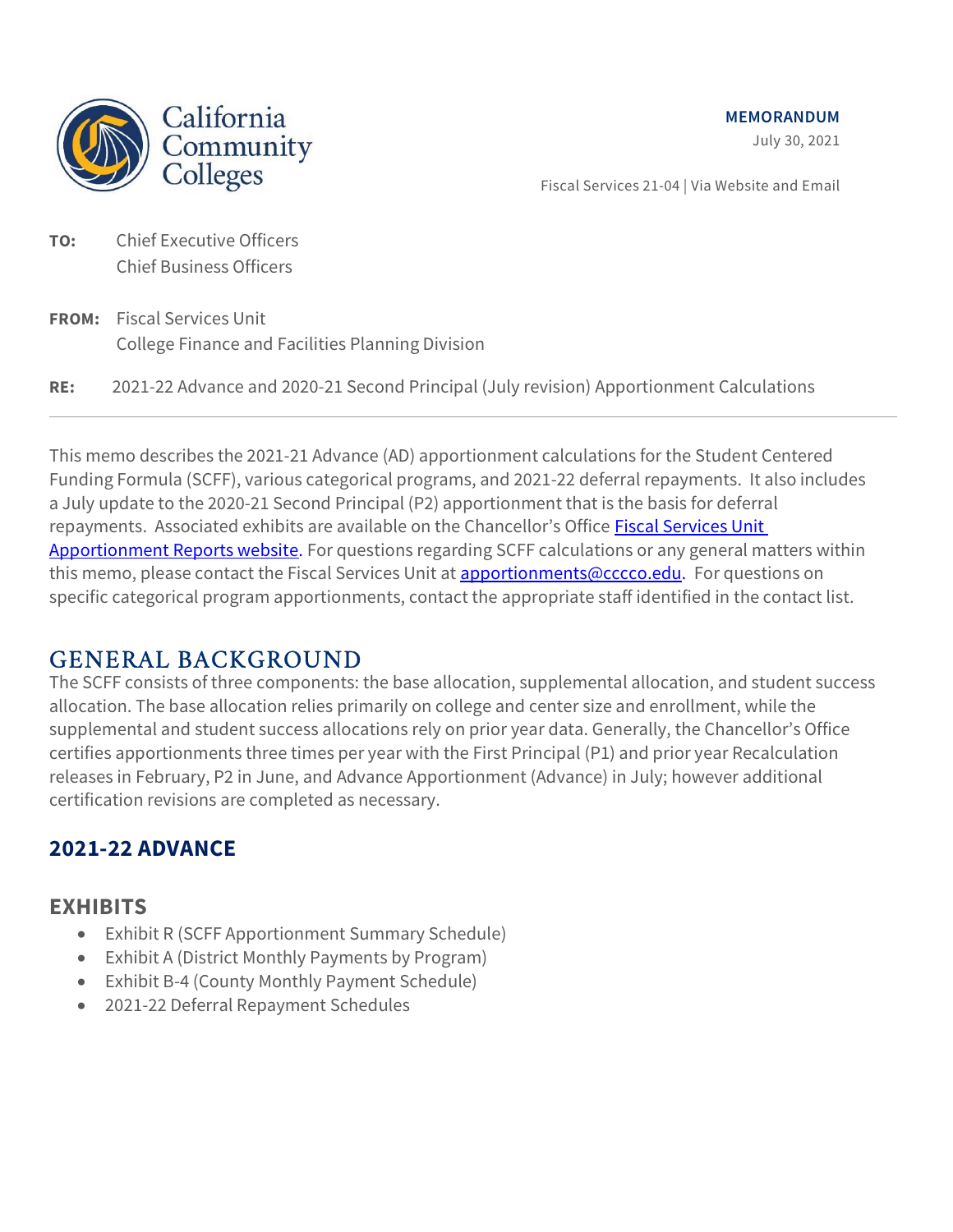### BACKGROUND

At the Advance apportionment, the Chancellor's Office uses assumptions and estimates for the major components of the SCFF in order to disburse resources for the first seven (7) months of the fiscal year. These assumptions largely align with the factors used to develop the 2021 Budget Act.

The Advance apportionment provides an SCFF general apportionment certification that is based on the highest of the following:

- The 2021-22 revenue calculated under the SCFF.
- The hold harmless revenue based on 2020-21 SCFF revenue plus 2021-22 COLA of 5.07%.
- The hold harmless revenue based on 2017-18 TCR, with the 2018-19 COLA of 2.71%, 2019-20 COLA of 3.26%, 2020-21 COLA of 0.00%, and the 2021-22 COLA of 5.07%, compounded.
- The hold harmless revenue generated using current year (projected) FTES multiplied by the FTES rates identified in the 2017-18 year plus basic allocation funding.

Full-time equivalent student (FTES) values are carried forward from the 2020-21 P2 data including any COVID-19 protections and emergency condition allowances. To the extent that restoration and growth would be possible given these protections, these potential revenues are considered in the Advance calculations. Supplemental values are carried forward from the data set submitted on March 9, 2021. Success values are calculated using the 2018-19 headcounts and 2019-20 headcounts twice to determine a three-year average from the data set submitted on March 9, 2021. To estimate property taxes, P2 property tax data is proportionally increased by 7.08% to align with Department of Finance projections. Enrollment fees are based on P2 data and Education Protection Act (EPA) funding is based on projections provided by the Department of Finance.

Consistent with prior years, the Budget Act does not formalize an automatic increase in the state General Fund appropriation in the event that the actual need is higher. Challenges with revenue estimates are a longstanding issue for California Community Colleges and the Chancellor's Office has attempted to resolve this through discussions with the Governor and Legislature. Unlike K-12 education, there is no provision for automatic backfill to protect community colleges from variances in revenue estimates. We will continue to work with the Governor and the Legislature to seek an automatic adjustment to general fund revenues to offset any misaligned estimates used in the budget process and provide improved funding predictability for our system. Further, depending on the magnitude of the variance, the Governor and Legislature have at times backfilled offsetting revenue shortfalls with additional state general fund authority.

The Exhibit R is a summary document used in place of the Exhibit C at the Advance apportionment which identifies each district's components of the SCFF and the various revenue sources (i.e., General Fund, property taxes, enrollment fees, 2015-16 Full-Time Faculty Hiring, and EPA) used by the Chancellor's Office to fund each district's TCR. This year, the Exhibit R has been updated to include detail on the various components of the SCFF and assumptions used to calculate the Advance apportionment.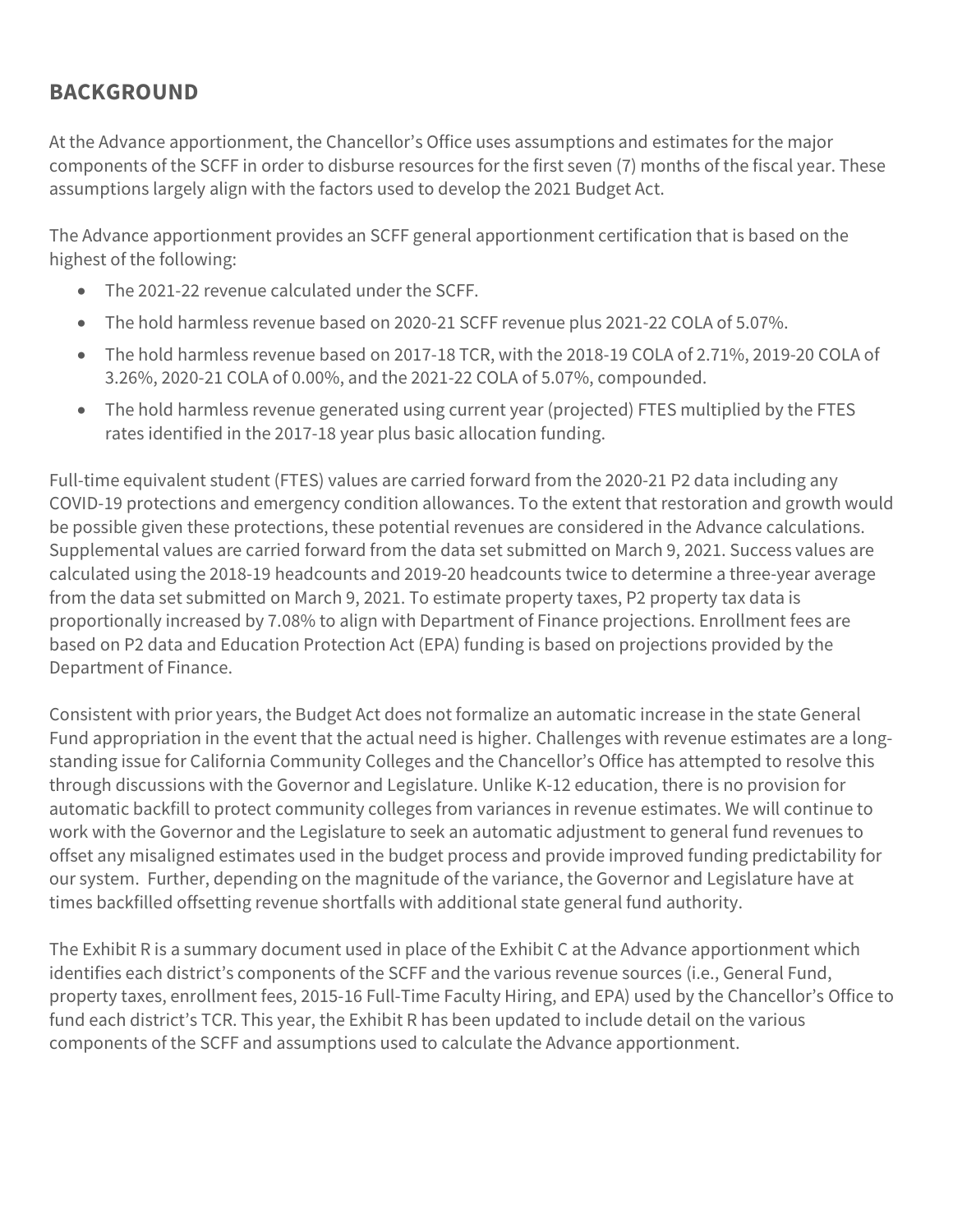| <b>SCFF Exhibit R Components</b>                | 2021-22 AD |  |
|-------------------------------------------------|------------|--|
| I. Base Allocation (FTES + Basic Allocation)    | 5,438.5    |  |
| II. Supplemental Allocation                     | 1,439.6    |  |
| III. Student Success Allocation                 | 840.6      |  |
| 2021-22 SCFF Calculated Revenue (A)             | 7,718.7    |  |
| 2020-21 SCFF Calculated Revenue (B)             | 7,648.2    |  |
| 2021-22 Hold Harmless Revenue (C)               | 7,541.4    |  |
| 2021-22 Stability Adjustment (B)                | 19.7       |  |
| 2021-22 Hold Harmless Protection Adjustment (C) | 156.5      |  |
| 2021-22 AD TCR                                  | 7,894.8    |  |
| <b>Revenue Sources</b>                          |            |  |
| Property Tax                                    | 3,961.2    |  |
| <b>Property Tax Excess</b>                      | (441.5)    |  |
| <b>Student Enrollment Fees</b>                  | 440.0      |  |
| <b>Education Protection Account</b>             | 1,276.1    |  |
| <b>State General Fund</b>                       | 2,598.7    |  |
| <b>Revenue Deficit</b>                          | 74.6       |  |
| Revenue Deficit %                               | 1.03%      |  |

#### Advance Apportionment Summary (in millions)

#### 2020-21 P2 JULY REVISION

#### **EXHIBITS**

- Exhibit C (Statewide and district SCFF detail)
- 2020-21 SCFF GF Payment Summary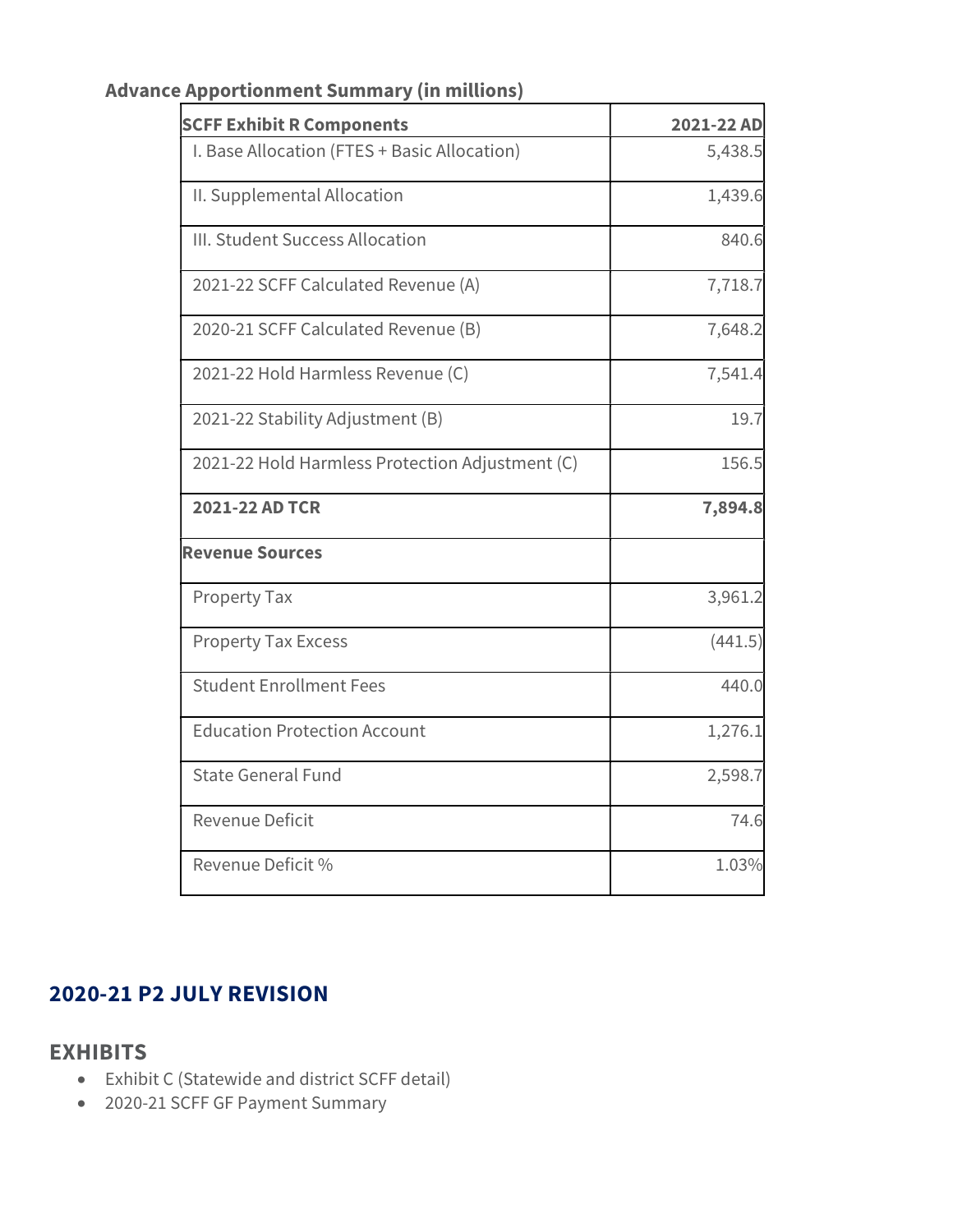#### BACKGROUND

The 2020-21 P2 revision includes the following updates:

- Updated full-time equivalent students (FTES) data, including a correction to reported non-credit FTES.
- Updated offsetting revenues, including county reported property taxes, district reported student enrollment fees, and an updated annual certification of the Education Protection Account (EPA) from the Department of Finance (Finance).
- A deficit of 0.6068% (\$41.5 million).
- Other minor adjustments.

This updated certification is the basis for deferral repayments being made in July and August as outlined in the deferral repayment schedule posted on our website under Advance.

# 2021-22 DEFERRAL REPAYMENTS

Due to the impact of COVID-19 on state finances, the 2020 Budget Act included deferral of a significant portion of community college funding, including \$1.04 billion from the SCFF and \$415 million from the Student Equity and Achievement categorical program. A total of \$1.45 billion in apportionment funding was deferred from 2020-21 to 2021-22 with repayments beginning July 2021. Primarily due to the significantly higher than anticipated 2020-21 EPA update, the June EPA payment essentially served as an early deferral repayment of \$475 million. This leaves \$981.4 million to be repaid, of which \$576.5 million are SCFF payments and \$404.9 million are Student Equity and Achievement payments. Please see the 2021-22 Deferral Repayment Schedules for additional details.

The Chancellor's Office, State Controller's Office, State Treasurer's Office, and two districts are parties to a memorandum of understanding related to tax revenue anticipation notes. The agreed upon deferral repayments will result in a temporary overpayment for two districts and underpayments for the remainder of districts in July and August. However, those overpayment and underpayments will be resolved via a prior year adjustment on the Exhibit A in July and August. Deferral repayments are scheduled for July 30 and August 16 based on the latest information provided by the State Controller's Office and State Treasurer's Office.

## SCFF SUPPLEMENTAL AND SUCCESS DATA

The supplemental and success components of the SCFF are based on district reported data and determine over \$2.1 billion in funding. The supplemental component relies on three data points from the prior year. The success component relies on a prior year three-year average of 24 distinct categories of data. The P2 certification was based on updates provided through the last supplemental and success data validation cutoff of March 9. This data is subject to audit beginning in 2020-21.

### FUNDING PROTECTIONS

There are several funding protections applicable under the SCFF, some of which have carried over from the prior funding formula known as Senate Bill (SB) 361. These are summarized below.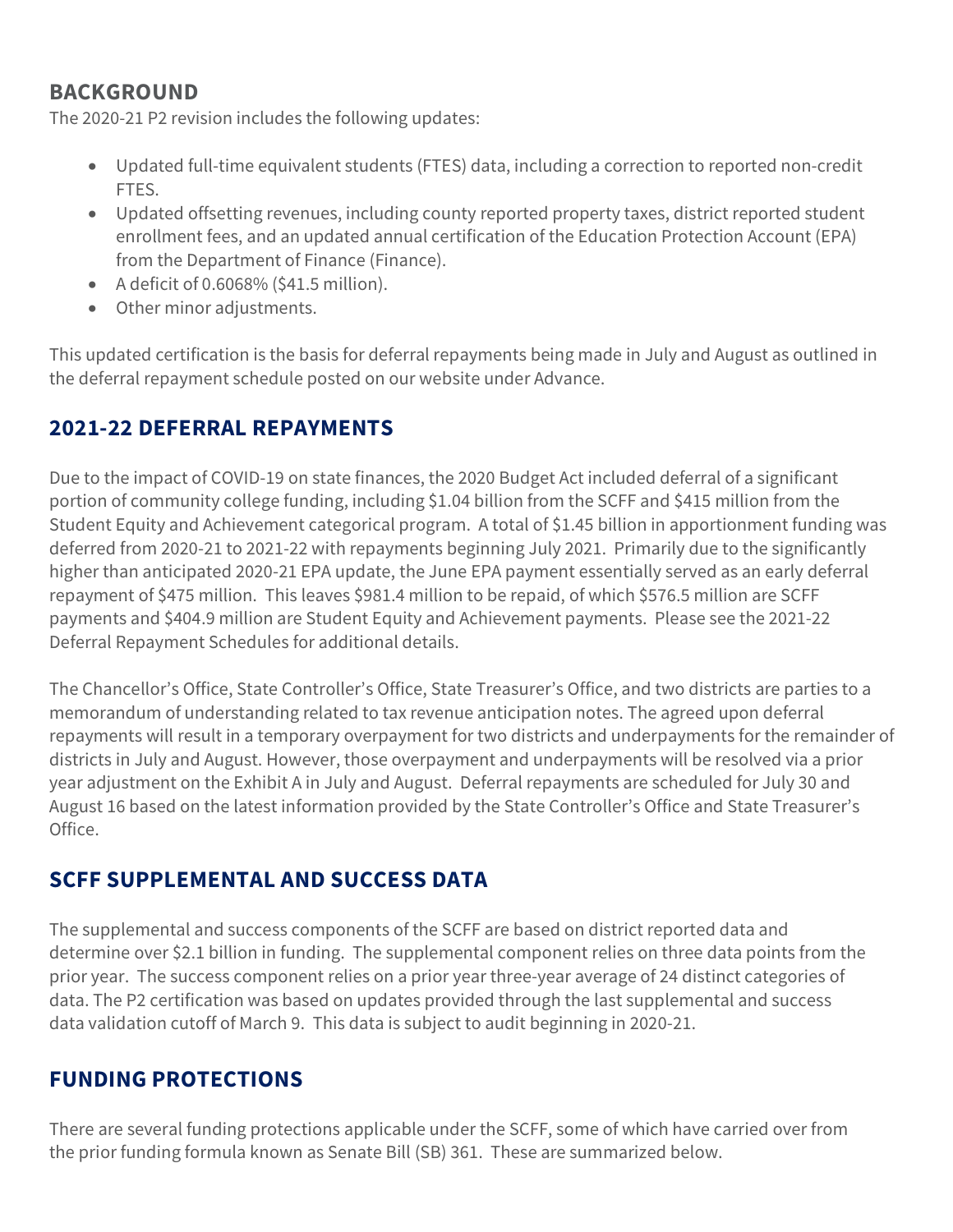| <b>Hold Harmless</b><br>(ECS 84750.4(h))                 | Districts receive no less than their 2017-18 TCR plus applicable<br>cumulative annual cost of living adjustments. This protection has<br>been extended to 2024-25.                                                                                                                                    |
|----------------------------------------------------------|-------------------------------------------------------------------------------------------------------------------------------------------------------------------------------------------------------------------------------------------------------------------------------------------------------|
| Stability<br><b>Protection (ECS</b><br>84750.4(g)(4)(A)) | Commencing in 2020-21, declines in the SCFF TCR (excluding the<br>hold harmless) are applicable in the year after the decline and<br>include any applicable COLA. This protection is similar to the former<br>FTES stability protection provided under SB 361, however is based<br>on total SCFF TCR. |
| SB 361 Rate<br><b>Protection (ECS)</b><br>84750.4(g)(2)  | Commencing in 2020-21, funding based on current FTES and Basic<br>Allocation eligibility using rates in place in 2017-18. This protection<br>does not currently benefit any districts.                                                                                                                |
| <b>FTES Restoration</b><br>protection                    | Ability to restore FTES that have declined in the previous 3 years.<br>This protection is converted to a funding amount to provide<br>flexibility.                                                                                                                                                    |
| <b>Basic Allocation</b><br>Protection                    | Declines in college and center Basic Allocation Tiers are effective 3<br>years after the initial decline. Increases or new colleges or centers<br>are eligible for funding in the year following the increase or<br>establishment.                                                                    |
| Emergency<br>Conditions<br>Allowances (Title 5<br>58146) | Emergency conditions protection from apportionment declines due<br>to a variety of factors including natural disasters and pandemic.                                                                                                                                                                  |

## SCFF DASHBOARD

Since adoption of the SCFF in the 2018-19 state budget, the Chancellor's Office has collaborated with system partners to develop tools and resources to support SCFF implementation. In early 2021, the Chancellor's Office released the SCFF Dashboard, a three-phase project to empower districts to analyze and use data for local implementation. Phase 2 of the SCFF Dashboard provides details around the supplemental and student success funding allocations and student counts within each of those portions of the formula for 2018-19 through 2020-21. While funding allocations are based on three-year averages in the student success portion of the formula, the Dashboard allows users to view one year data or three-year average data. Phase 2 also includes an evaluation of funding protections including the minimum revenue guarantee/hold harmless detailing whether the protection amount or the amount as a percent of TCR has increased or decreased. Many of the pages in the Dashboard allow users to compare between two different districts or a single district to the statewide average. This provides context about whether district outcomes are similar to other districts with similar characteristics. A subsequent data release in Phase 2 will provide information about race and ethnicity in the supplemental and student success funding allocations. Phase 3 of the dashboard is anticipated to be available in late 2021 and will provide districts with SCFF projections and planning tools.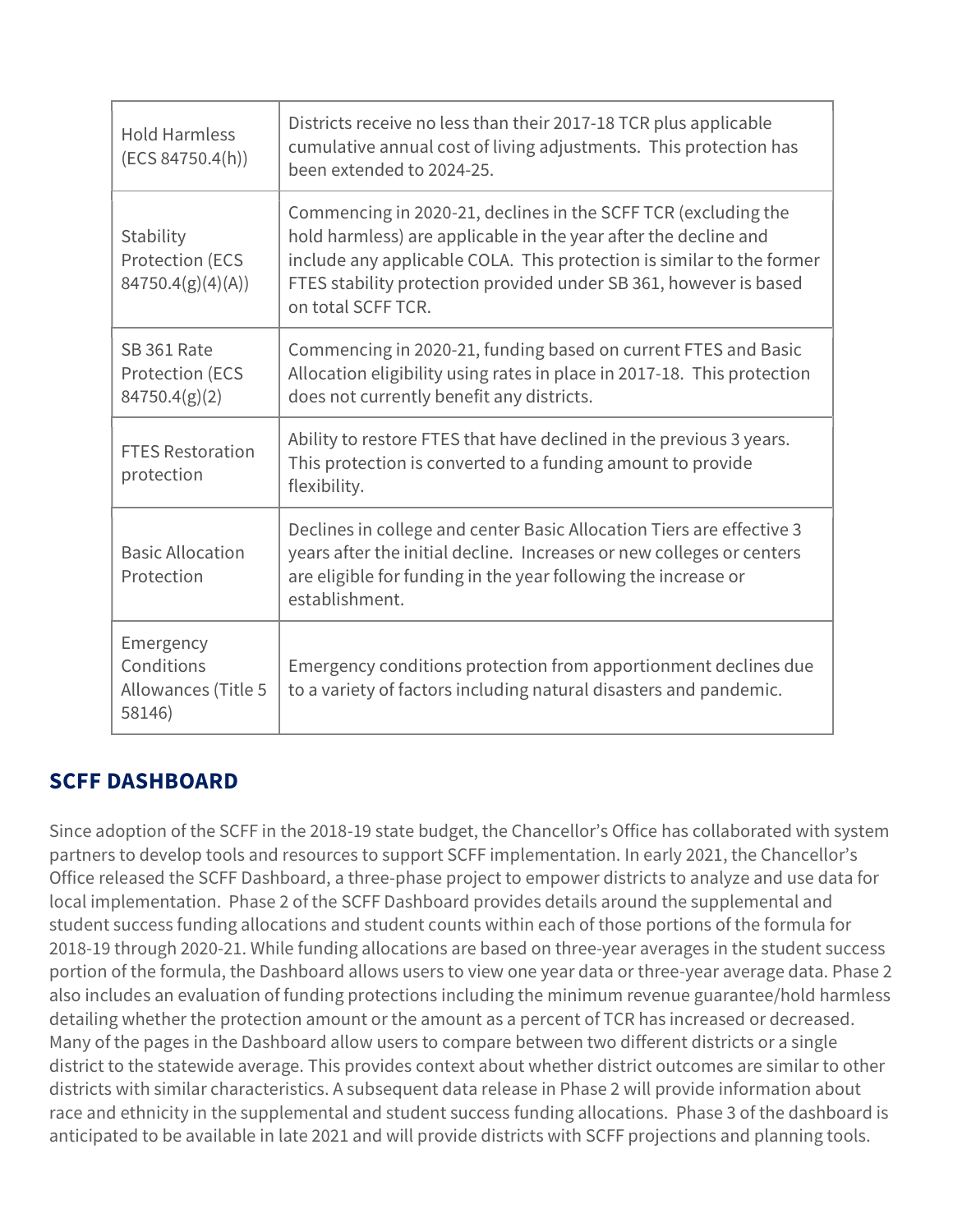### EDUCATION PROTECTION ACCOUNT

The 2020-21 EPA funding allocation was updated by the Department of Finance in June resulting in a significant \$475 million increase in annual funding to \$1.564 million. This resulted in a total of \$748 million being disbursed in the fourth quarter. See the fourth quarter EPA payment exhibit on our website for additional details. The June EPA payment essentially served as an early deferral repayment.

#### **CONTACTS**

For any general questions regarding this memorandum, contact the Fiscal Services Unit at apportionments@cccco.edu. For questions regarding specific categorical programs, please contact the appropriate staff specified below.